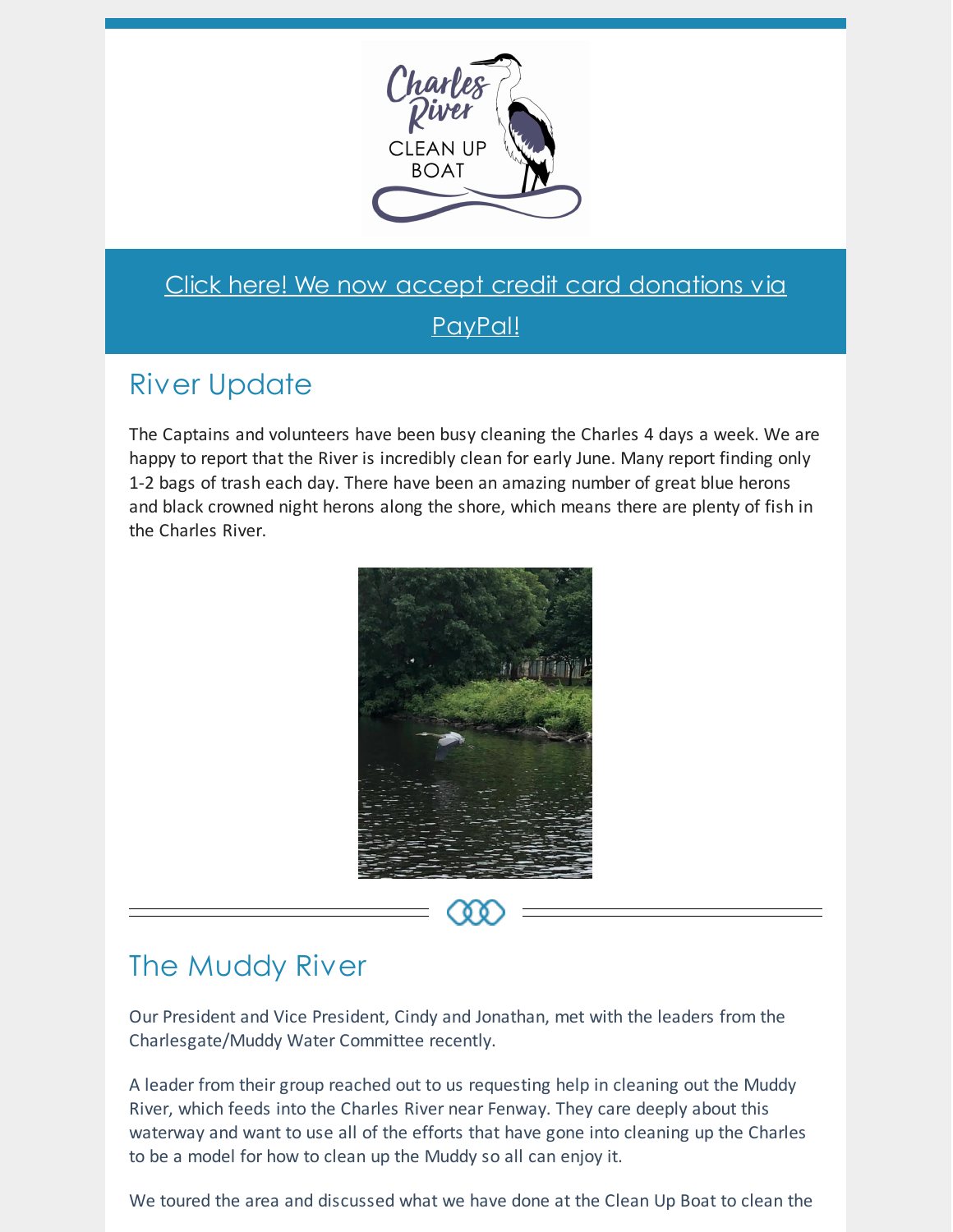Charles. While the area is not big enough to bring in a boat, they have been working hard to remove floating trash from the shoreline.

They hope to continue this effort, using some suggestions we gave them, with the goal of having the success we have had with the Clean Up Boat. We are all dedicated to clean water and working together can only help all of our causes.

All of the waterways in Boston eventually lead to the Bay. The deeper we can clean, the more we can help to save and preserve our Boston ecosystems.





If you look closely, you can find a turtle and heron hiding in the debris. With your help, they won't be hidden for long.

# WBZTV and Jim Healy on "4 Your Community"

Last Saturday, WBZ's Nick Giovanni spoke with the Cleanup Boat's Secretary and Treasurer, Jim Healy on the impact and efforts of our communities work on the Charles River. It is thanks to all of you that we are able to make such a meaningful impact for our city and our environment.

Watch the full interview here.